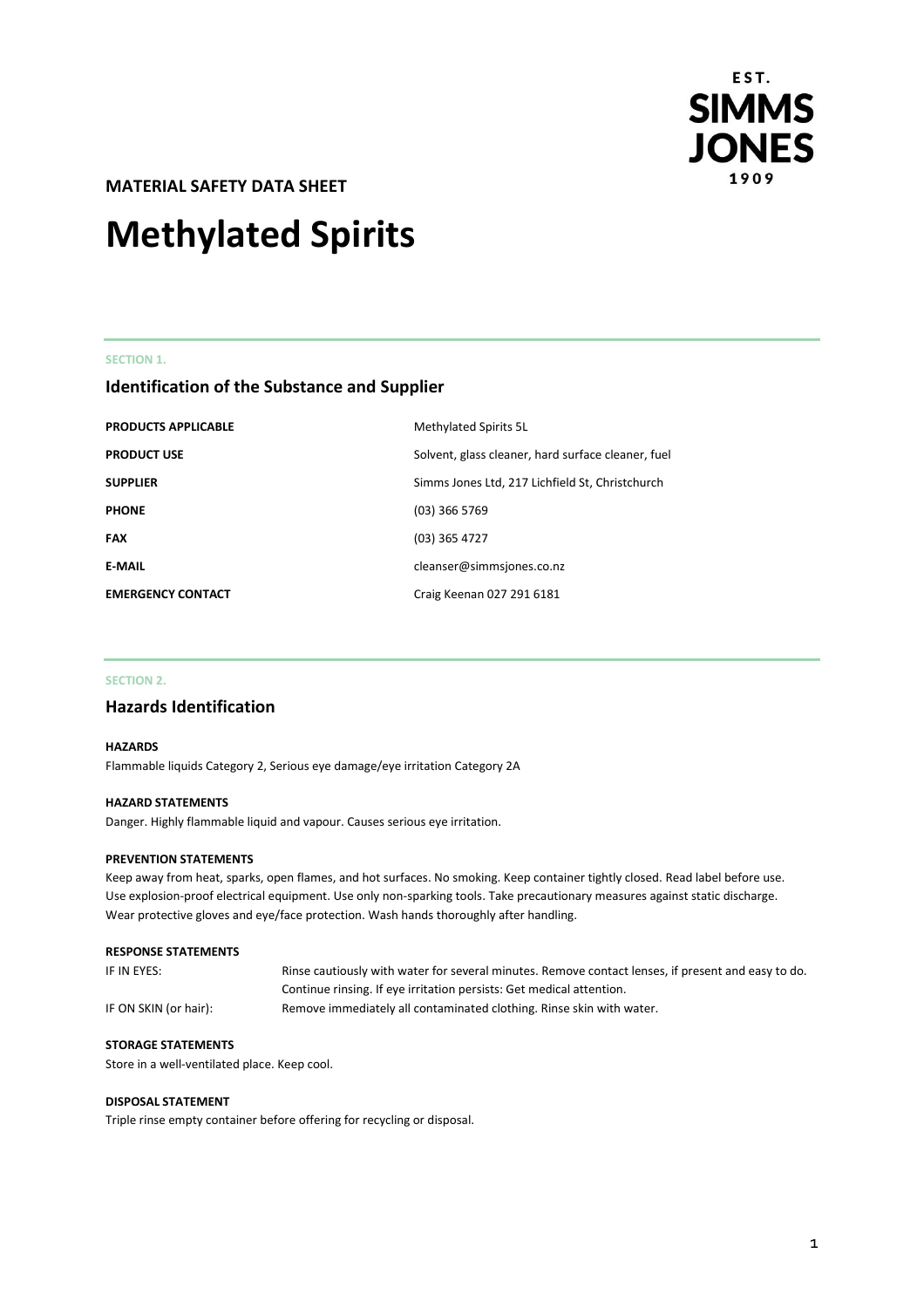### **SECTION 3.**

# **Composition and Information on Ingredients**

| <b>INGREDIENT</b> | <b>PROPORTION</b> | <b>CAS NUMBER</b> |
|-------------------|-------------------|-------------------|
| Ethanol           | 98%               | 64-17-5           |
| Methanol          | 2%                | 67-56-1           |

### **SECTION 4.**

# **First Aid Measures**

| IF IN EYES:           | Rinse cautiously with water for several minutes. Remove contact lenses, if present and easy to do.<br>Continue rinsing. If eye irritation persists: Get medical attention. |
|-----------------------|----------------------------------------------------------------------------------------------------------------------------------------------------------------------------|
| IF ON SKIN (or hair): | Remove immediately all contaminated clothing. Rinse skin with water.                                                                                                       |

### **SECTION 5.**

# **Fire-Fighting Measures**

| EXTINGUISHING MEDIA             | Foam, $CO2$ , dry chemical, or water fog                             |
|---------------------------------|----------------------------------------------------------------------|
| <b>COMBUSTION PRODUCTS</b>      | Carbon dioxide and water                                             |
| <b>FIRE-FIGHTING PROCEDURES</b> | Use breathing apparatus, firefighting gear, and rubber or PVC gloves |

# **SECTION 6.**

# **Accidental Release Measures**

| <b>EMERGENCY PROCEDURES</b>      | Remove all ignition sources                                         |  |
|----------------------------------|---------------------------------------------------------------------|--|
| <b>ENVIRONMENTAL PRECAUTIONS</b> | No special precautions required                                     |  |
| <b>SPILL CONTROL</b>             | Ventilate area. Remove ignition sources. Wear protective equipment. |  |
|                                  | Apply sand or inert absorbent material. Sweep up and dispose.       |  |

#### **SECTION 7.**

# **Handling and Storage**

#### **HANDLING PRECAUTIONS**

Keep away from heat, sparks, open flames, and hot surfaces. No smoking. Keep container tightly closed. Read label before use. Use explosion-proof electrical equipment. Use only non-sparking tools. Take precautionary measures against static discharge. Wear protective gloves and eye/face protection. Wash hands thoroughly after handling.

### **STORAGE**

Store locked up. Store in a well-ventilated place. Keep cool. Keep out of reach of children.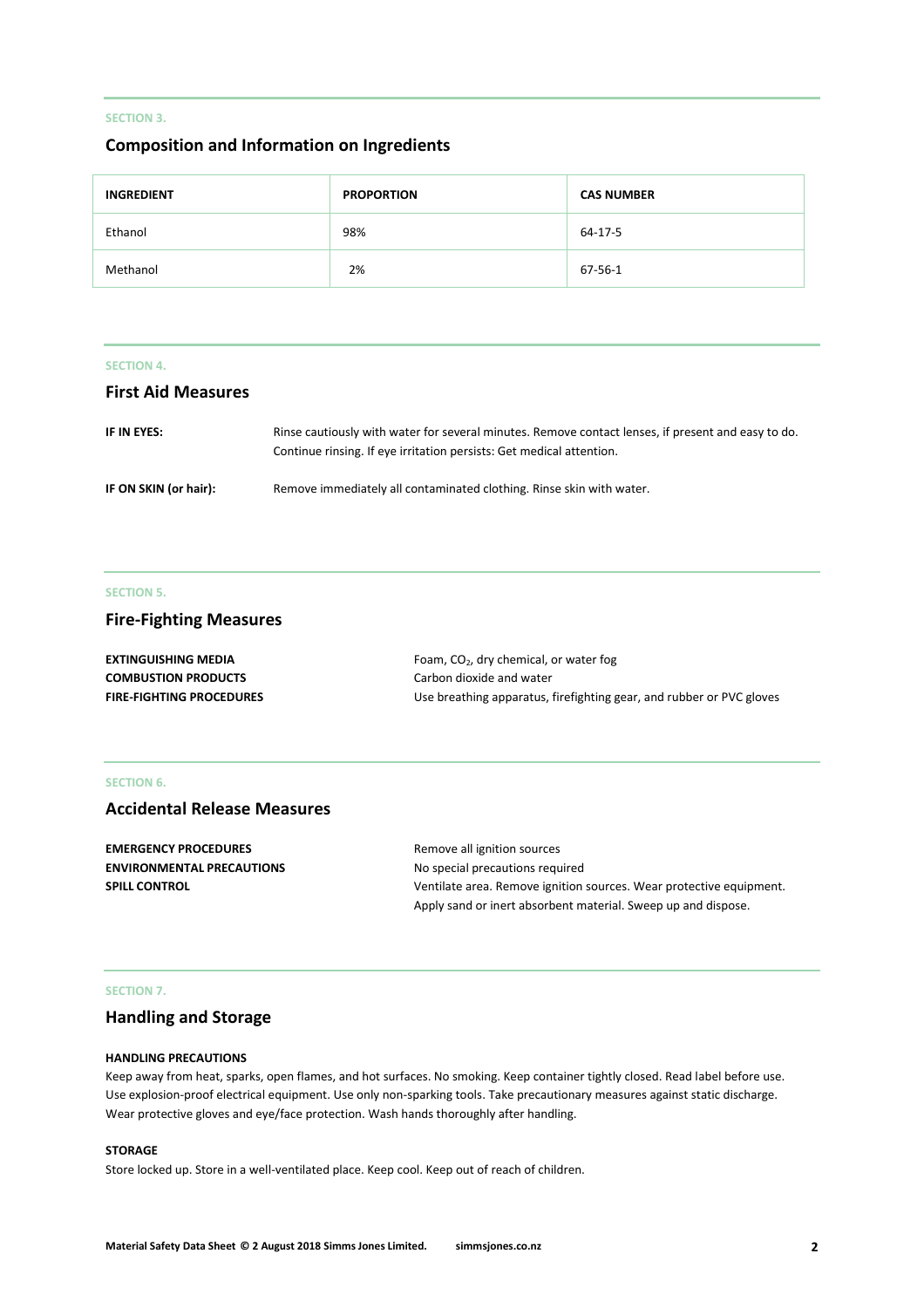## **SECTION 8.**

# **Exposure Controls/Personal Protection**

**EXPOSURE LIMITS** 8 h TWA = 260 mg/m<sup>3</sup> **PROTECTIVE GLOVES** Nitrile rubber or PVC

**ENGINEERING CONTROLS** Ensure ventilation is adequate **RESPIRATORY PROTECTION** Full-face-piece positive-pressure air-supplied respirator **EYE PROTECTION** Splash-proof goggles or full-face-shield

### **SECTION 9.**

# **Physical and Chemical Properties**

| <b>APPEARANCE</b>                              | Clear colourless or purple liquid |
|------------------------------------------------|-----------------------------------|
| <b>ODOUR</b>                                   | Mild alcohol                      |
| <b>ODOUR THRESHOLD</b>                         | Not Available                     |
| рH                                             | Not Applicable                    |
| <b>MELTING POINT/FREEZING POINT</b>            | $-1149C$                          |
| <b>INITIAL BOILING POINT</b>                   | 78ºC                              |
| <b>FLASH POINT</b>                             | 14°C                              |
| <b>FLAMMABILITY</b>                            | Flammable                         |
| <b>LOWER FLAMMABILITY LIMIT</b>                | 3.3% by volume                    |
| <b>UPPER FLAMMABILITY LIMIT</b>                | 19% by volume                     |
| <b>VAPOUR PRESSURE</b>                         | 5.95 kPa at 20ºC                  |
| <b>VAPOUR DENSITY</b>                          | 1.59                              |
| <b>RELATIVE DENSITY</b>                        | 0.79                              |
| <b>SOLUBILITY</b>                              | Completely miscible with water    |
| <b>PARTITION CO-EFFICIENT: n-OCTANOL/WATER</b> | $log P_{OW} = -0.349$ at 24°C     |
| <b>AUTO-IGNITION TEMPERATURE</b>               | 363ºC                             |
| <b>DECOMPOSITION TEMPERATURE</b>               | 427ºC                             |
| <b>KINEMATIC VISCOSITY</b>                     | $1.4x10^{6}m^{2}/s$               |
|                                                |                                   |

### **SECTION 10.**

# **Stability and Reactivity**

**REACTIVITY** Reacts with strong oxidisers and peroxides **HAZARDOUS DECOMPOSITION PRODUCTS** Oxides of carbon

**STORAGE CONDITIONS** Store locked up. Store in a well-ventilated place. Keep cool. **INCOMPATIBLE SUBSTANCES** Strong oxidisers, peroxides, and alkali metals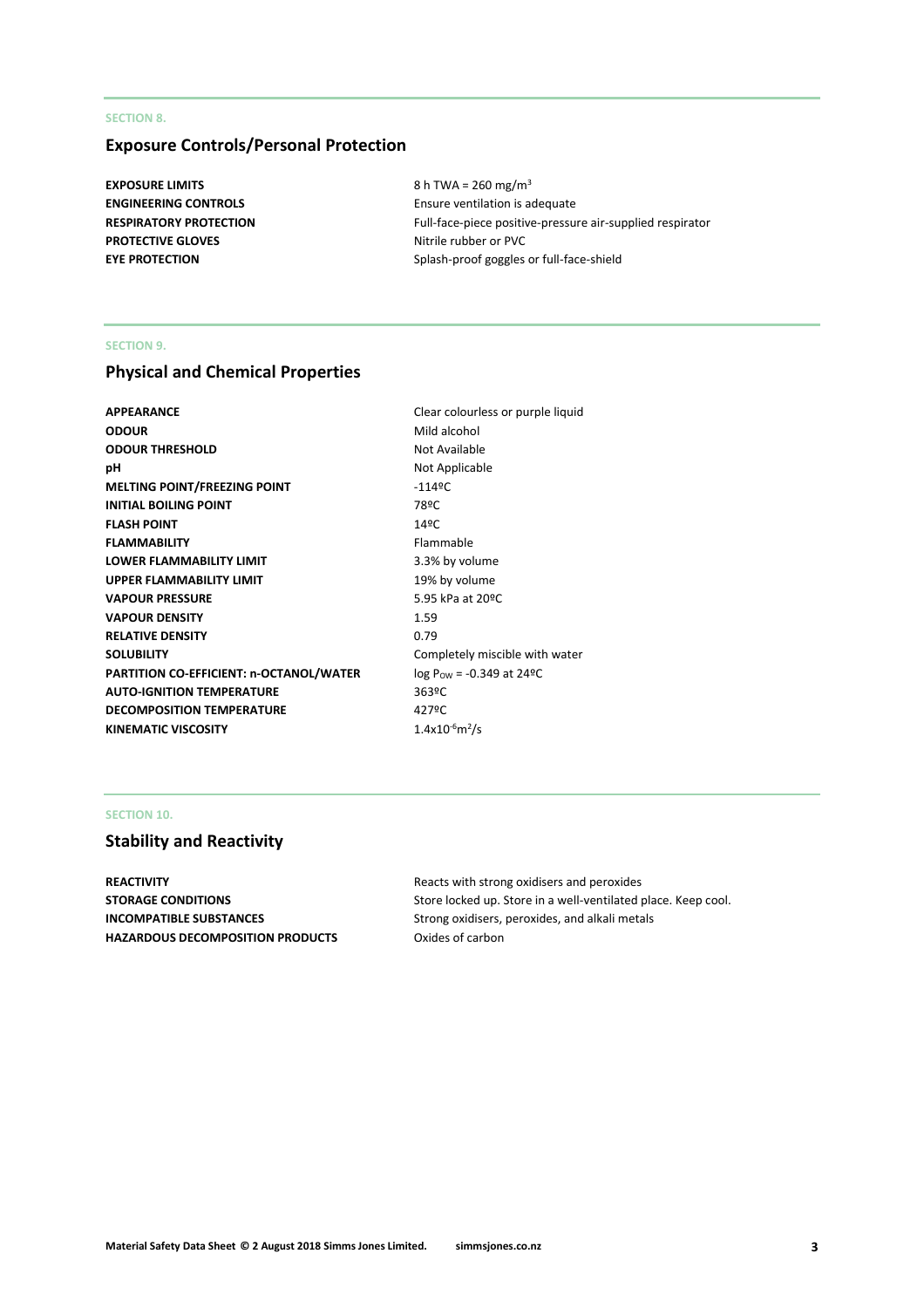### **SECTION 11.**

# **Toxicological Information**

- **SKIN CORROSION/IRRITATION** No skin irritation **SERIOUS EYE DAMAGE/IRRITATION** Causes serious eye irritation **RESPIRATORY OR SKIN SENSITISATION No sensitisation GERM CELL MUTAGENICITY** No data available **CARCINOGENICITY** 2002 2003 2004 2005 2006 2012 2013 **REPRODUCTIVE TOXICITY** No reproductive toxicity **SPECIFIC TARGET ORGAN TOXICITY -SINGLE EXPOSURE** No specific organ toxicity **-REPEATED EXPOSURE** No specific organ toxicity **ASPIRATION HAZARD** No aspiration hazard
- **ACUTE TOXICITY ACUTE TOXICITY May cause blindness, coma, or death**

#### **TOXICITY**

#### **METHANOL**

Acute inhalation of methanol vapour concentrations below 260 mg/m<sup>3</sup> (200 ppm) or ingestion of up to 20 mg methanol/kg by healthy or moderately folate-deficient humans should not result in formate accumulation above endogenous levels. Visual disturbances of several types (blurring, constriction of the visible field, changes in colour perception, and temporary or permanent blindness) have been reported in workers who experienced methanol air levels of about 1500 mg/m<sup>3</sup> (1200 ppm) or more.

A widely used occupational exposure limit for methanol is 260 mg/m<sup>3</sup> (200 ppm), which is designed to protect workers from any of the effects of methanol-induced formic acid metabolic acidosis and ocular and nervous system toxicity. No other adverse effects have been reported in humans except minor skin and eye irritation at exposures well above 260 mg/m<sup>3</sup> (200 ppm).

#### **STUDY**

Adult female crab-eating macaques (Macca fascicularis) were exposed to one of four concentrations of methanol vapours (0, 200, 600, and 1800 ppm) for 2.5 hours each day during the following periods: (1) before breeding, (2) during breeding, and (3) during pregnancy. Adult blood methanol and formate concentrations were monitored. Pharmacokinetic studies assessed pregnancy-related changes and determined whether methanol disposition (which includes absorption, distribution, metabolism, and excretion) was altered as a result of repeated methanol exposures. The infants were examined at regular intervals during the first nine months of life to assess their growth and neurobehavioural development.

#### RESULT

The health of the adult monkeys prior to or during pregnancy was not affected. Single 2.5-hour exposures to methanol vapours caused short-term elevations in blood methanol concentrations in all groups. Peak blood methanol concentrations declined slightly over the first month and remained constant thereafter. Plasma formate concentrations remained at baseline levels in all groups. Pregnancy had no effect on methanol disposition. Serum folate concentrations were not affected by pregnancy or methanol exposure.

Most measures of reproductive performance, including menstrual cycles, conception rate, and live-birth delivery rate, were not affected. There was a decrease of about six to eight days in the duration of pregnancy compared to the control animals. Infant growth and physical development for the first year of life were not affected. Two female offspring exposed in utero to 1800 ppm methanol experienced growth retardation, malnutrition, and gastroenteritis after one year of age.

Most of the measures used to test infant neurobehavioural development (neonatal behaviour, early reflex responses, infant gross motor development, spatial memory, and social behaviour) were not affected. There were two possible methanol-related effects, one on visually-directed reaching in male infants (a test of sensorimotor development), and one of novelty preference (a test of memory and cognitive function).

SOURCE: University of Washington

#### **ETHANOL**

CLASSIFICATION: Irritating to the eye SPECIES: Rabbit RESULT: Moderately irritating SOURCE: BP Chemicals Ltd, London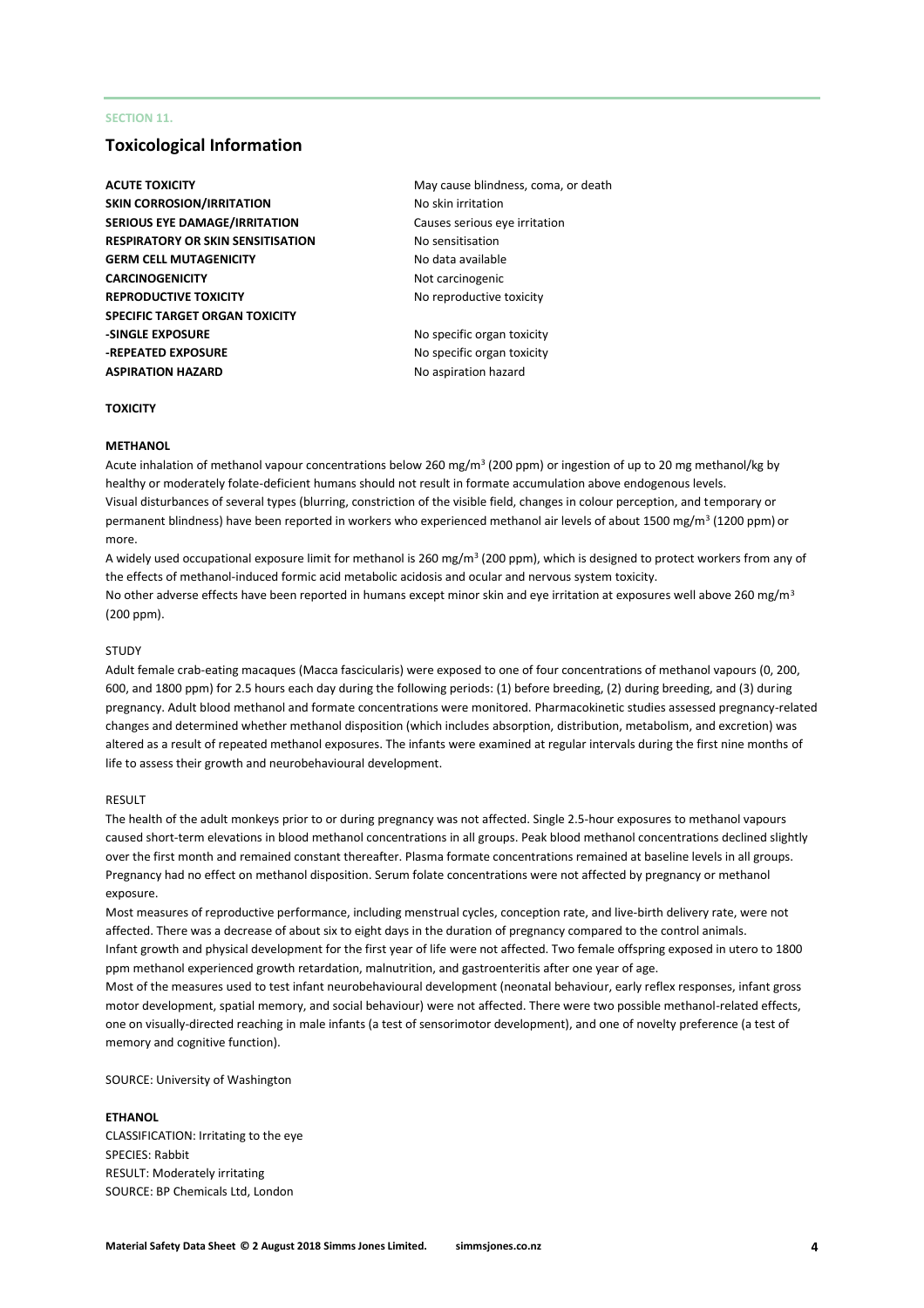### **SECTION 12.**

# **Ecological Information**

**BIODEGRADABILITY** Rapidly Degradable **BIOACCUMULATIVE POTENTIAL** Not Bioaccumulative **MOBILITY IN SOIL** MOBILITY IN SOIL

### **METHANOL ECOTOXICITY**

STUDY: Mouse, LD<sub>50</sub> VALUE: 870 mg/kg SOURCE: H&S: Methyl Alcohol 67-56-1

### **SECTION 13.**

# **Disposal Considerations**

**DISPOSAL** DISPOSAL **Triple rinse empty container before offering for recycling or disposal.** 

### **SECTION 14.**

# **Transportation Information**

| 1170                                             |
|--------------------------------------------------|
| <b>Ethanol Solution (Ethyl Alcohol Solution)</b> |
| Flammable liquids Category 2                     |
| <b>PG II</b>                                     |
| Not Environmentally Hazardous                    |
| No special precautions required                  |
|                                                  |

### **SECTION 15.**

# **Regulatory Information**

**HSNO APPROVAL NUMBER** HSR002553 SPECIAL REQUIREMENTS **Not Applicable** 

GROUP STANDARD **GROUP STANDARD** Denatured Ethanol Group Standard 2017

#### **SECTION 16.**

# **Other Information**

Date Issued: 31-7-2018